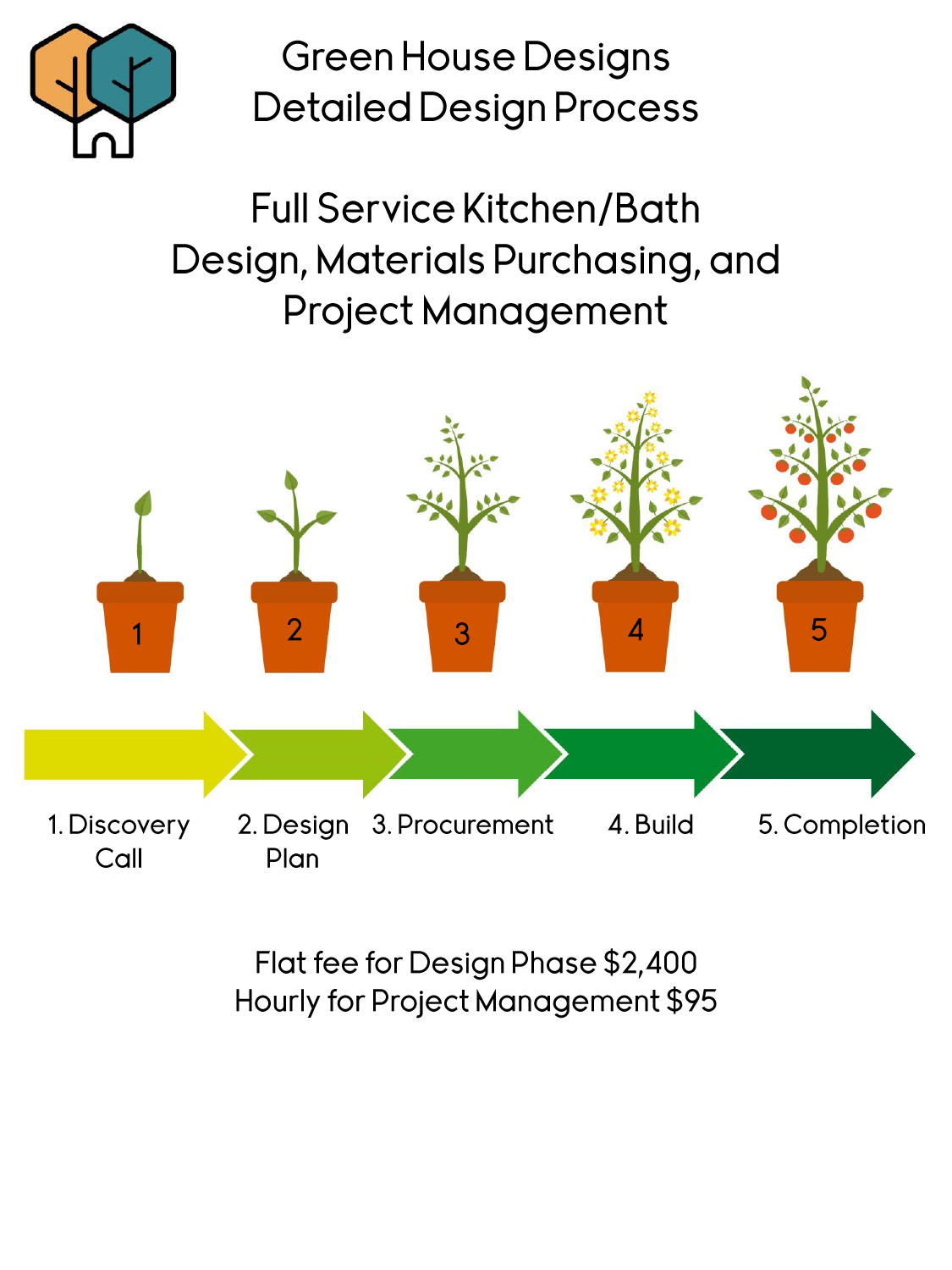

## **STEP 1 Discovery Phase: (Flat Fee)**

- **1. Discovery Call**: Once you have completed the questionnaire you can book a Discovery Call. We have the Discovery Call over zoom to discuss the project and start to get to know each other.
- **2. Deposit**: To move forward with an initial consultation I will collect a deposit, and we will schedule a time to meet at your home.
- **3. Initial Consultation**: I will come to your home to measure the space and assess your needs. During this meeting, we will discuss your budget, functional requirements, and style preferences.

## **STEP 2 Design Plan Phase (Flat Fee)**

- **1. Review, Sign and Seal:** When you are ready to move forward with your project, we will meet to review the design process and Letter of Agreement (LOA). We'll then sign the LOA and I'll collect 100% of the design fees to begin the Design Plan phase.
- **2. Design Meetings**: Over the next 3-4 weeks, I will work on a design plan based on our initial consultation. During this time we will have the following design meetings:
	- Field Trips to Preferred Vendors: You and I will visit with trusted local vendors to finalize selections for products including tile, fixtures, countertops, etc. It's during this that we'll go into more detail about color palettes, paint and fixtures, and anything else that you want to incorporate into your design.
	- Trade Days: If necessary, we may also meet with additional tradespeople at your home to determine the feasibility of the design plan. Our goal is to locate any potential challenges your project may present up front so we can budget and plan for them.
- **3. Design Plan Presentation with Investment Figures**: When the design is complete, we will meet in the comfort of your own home for a design presentation. I will present your design using realistic renderings of the complete space so you can see exactly what the finished space will look like. We will review it in detail to answer any questions you may have. This discussion will cover an estimated investment breakdown for each portion of the project based on your budget.
- **4. Finalized Design:** After the design presentation you may follow-up with me over email or zoom to get additional clarification on the design plan. I can also make **one major revision** to your floor plan and rendering(s) if you wish to see something laid out differently. My goal is a finished design that brings together all the elements you are looking for within your budget and timeline.